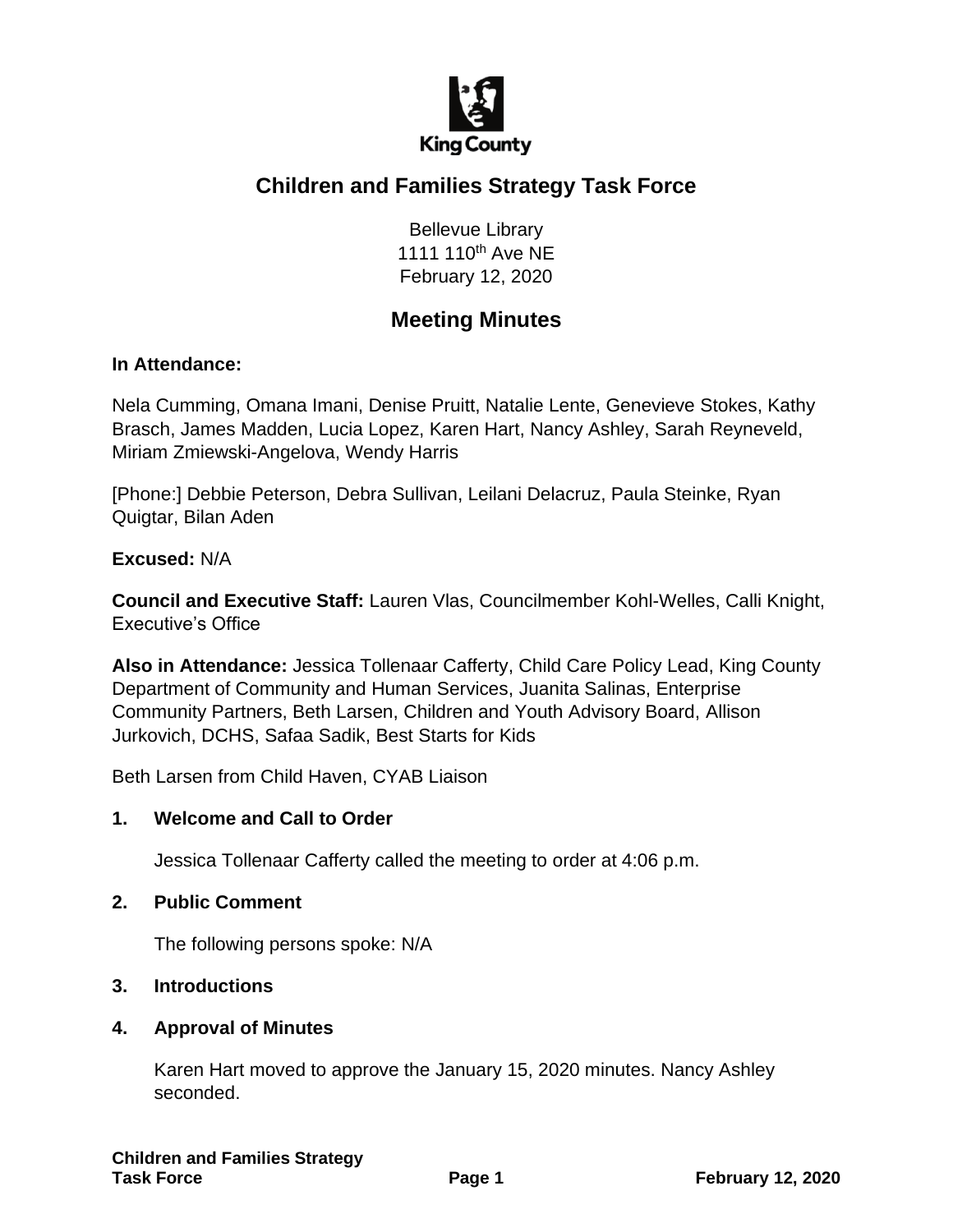Kathy Brasch moved to approve the January 29, 2020 minutes. Miriam Zmiewski-Angelova seconded.

## **5. Landscaping: Child Care Access in King County**

- I. Child Care Providers:
	- A. Who are the Providers:
		- i. Licensed child care centers
		- ii. Licensed Family Child Care providers (FCCs)
		- iii. Family, Friend, and Neighbor (FFN) and informal caregivers
		- iv. School age child care providers
	- B. Child Care Providers Challenges:
		- i. High cost to run business, slim profit margins
		- ii. Workforce professional requirements, compensation, and turnover
		- iii. Little to no support for FFN caregivers
		- iv. Costly to care for infants and toddlers
		- v. Limited access to non-traditional hours
		- vi. Licensing requirements for school-age care based on Early Learning
		- vii. Facilities costs
		- viii. Recruiting staff and retention
	- C. Opportunities
		- i. Financial incentives for infant/toddler care and non-traditional hours
		- ii. Increase subsidy rates
		- iii. Compensation and support for FFN caregivers
	- D. Conversation: Opportunities and what is missing?
- II. Policy Levers
	- A. Who/What Policy Levers:
		- i. State
		- ii. County
		- iii. City/Municipalities
		- iv. Philanthropy
		- v. Employers
	- B. State Considerations:
		- i. Child Care Collaborative Task Force
		- ii. Proposed legislation, including HB 2661 and SB 6253
		- iii. Licensing Requirements
		- iv. Working Connections child care subsidy
	- C. County Considerations:
		- i. Children and Families Strategy Task Force
		- ii. Child Care Assistance Program (no longer in operation)
		- iii. PSTAA Early Learning Facilities
	- D. City Considerations:
		- i. Child Care Assistance Program
		- ii. Seattle Preschool Program
		- iii. Step Ahead
		- iv. Family Child Care Advisory Council and other supports